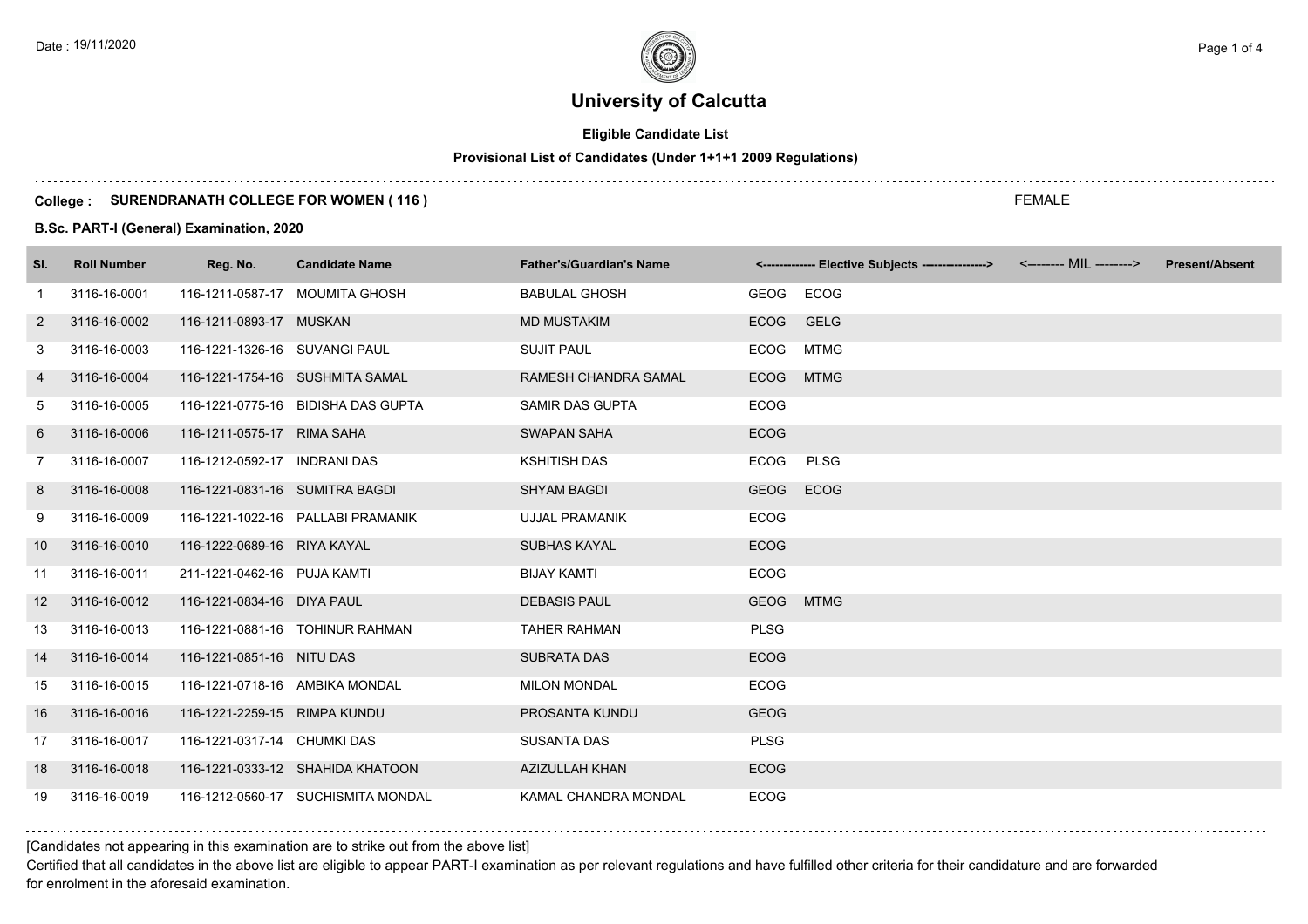# **Eligible Candidate List**

# **Provisional List of Candidates (Under 1+1+1 2009 Regulations)**

### **College : SURENDRANATH COLLEGE FOR WOMEN ( 116 )**

### **B.Sc. PART-I (General) Examination, 2020**

| SI. | <b>Roll Number</b> | Reg. No.                        | <b>Candidate Name</b>              | <b>Father's/Guardian's Name</b> |             | <------------- Elective Subjects ----------------> <-------- MIL --------> | <b>Present/Absent</b> |
|-----|--------------------|---------------------------------|------------------------------------|---------------------------------|-------------|----------------------------------------------------------------------------|-----------------------|
| 20  | 3116-16-0020       | 116-1221-0582-16 NUSRAT JAHAN   |                                    | <b>MD RAFIQUE</b>               | <b>ECOG</b> |                                                                            |                       |
| 21  | 3116-16-0021       | 116-1221-0735-16 DIPANJITA DEY  |                                    | DIPAK DEY                       | <b>ECOG</b> |                                                                            |                       |
| 22  | 3116-16-0022       | 116-1221-0746-16 PRITI GUPTA    |                                    | PAPPU GUPTA                     | <b>ECOG</b> |                                                                            |                       |
| 23  | 3116-16-0023       | 116-1221-0863-16 SHRIJANI DAS   |                                    | <b>SANKAR DAS</b>               | <b>ECOG</b> |                                                                            |                       |
| 24  | 3116-16-0024       | 116-1225-0216-16 NAAZ PARVEEN   |                                    | <b>MD NISAR AHMED</b>           | <b>ECOG</b> | <b>PLSG</b>                                                                |                       |
| 25  | 3116-16-0025       | 116-1222-0365-14 PRIYA BISWAS   |                                    | <b>NARAYAN BISWAS</b>           | <b>ECOG</b> |                                                                            |                       |
| 26  | 3116-16-0026       | 116-1224-0452-13 PRATIBHA PAL   |                                    | DR KASHI NATH                   | <b>ECOG</b> |                                                                            |                       |
| 27  | 3116-16-0027       |                                 | 116-1221-1921-15 DARAKSHAN PARVEEN | <b>ABDUL RASHID</b>             | <b>ECOG</b> |                                                                            |                       |
| 28  | 3116-16-0028       |                                 | 116-1221-1923-15 AYESHA KHATOON    | MD RIYAZ UDDIN                  | ECOG        |                                                                            |                       |
| 29  | 3116-16-0029       | 116-1212-0589-17 APARNA NASKAR  |                                    | <b>LATE SUNIL NASKAR</b>        | GEOG        | <b>ECOG</b>                                                                |                       |
| 30  | 3116-16-0030       |                                 | 116-1214-0558-17 BISHAKHA BARICK   | <b>BHARAT BARICK</b>            | <b>ECOG</b> |                                                                            |                       |
| 31  | 3116-16-0031       | 116-1222-0705-16 PALLAVI PRASAD |                                    | SANJAY PRASAD                   | GEOG        | ECOG                                                                       |                       |
| 32  | 3116-16-0032       | 313-1221-0533-14 IPSITA GUPTA   |                                    | <b>DEBASISH GUPTA</b>           | <b>GEOG</b> | <b>ECOG</b>                                                                |                       |
| 33  | 3116-16-0033       |                                 | 116-1221-0804-16 NIHA MUKHERJEE    | <b>SUJIT KUMAR MUKHERJEE</b>    | GEOG ECOG   |                                                                            |                       |
| 34  | 3116-16-0034       | 116-1211-0780-17 PUJA SAMANTA   |                                    | <b>SUKUMAR SAMANTA</b>          | GELG        | ECOG                                                                       |                       |
| 35  | 3116-16-0035       | 116-1221-1450-16 SNEHA SAHA     |                                    | <b>MANIK SAHA</b>               | <b>PLSG</b> |                                                                            |                       |
| 36  | 3116-16-0036       | 116-1221-0921-16 KAINAT JAHAN   |                                    | <b>ABDUL RASHID</b>             | <b>GEOG</b> |                                                                            |                       |
| 37  | 3116-16-0037       |                                 | 116-1221-2273-15 MADHUMITA GHOSH   | <b>BHOLA NATH GHOSH</b>         | <b>ECOG</b> |                                                                            |                       |
| 38  | 3116-16-0038       |                                 | 116-1221-2405-15 PRIYANKA MONDAL   | <b>DILIP MONDAL</b>             | <b>ECOG</b> |                                                                            |                       |

[Candidates not appearing in this examination are to strike out from the above list]

Certified that all candidates in the above list are eligible to appear PART-I examination as per relevant regulations and have fulfilled other criteria for their candidature and are forwarded for enrolment in the aforesaid examination.

FEMALE

Date : 19/11/2020  $\rho$  Page 2 of 4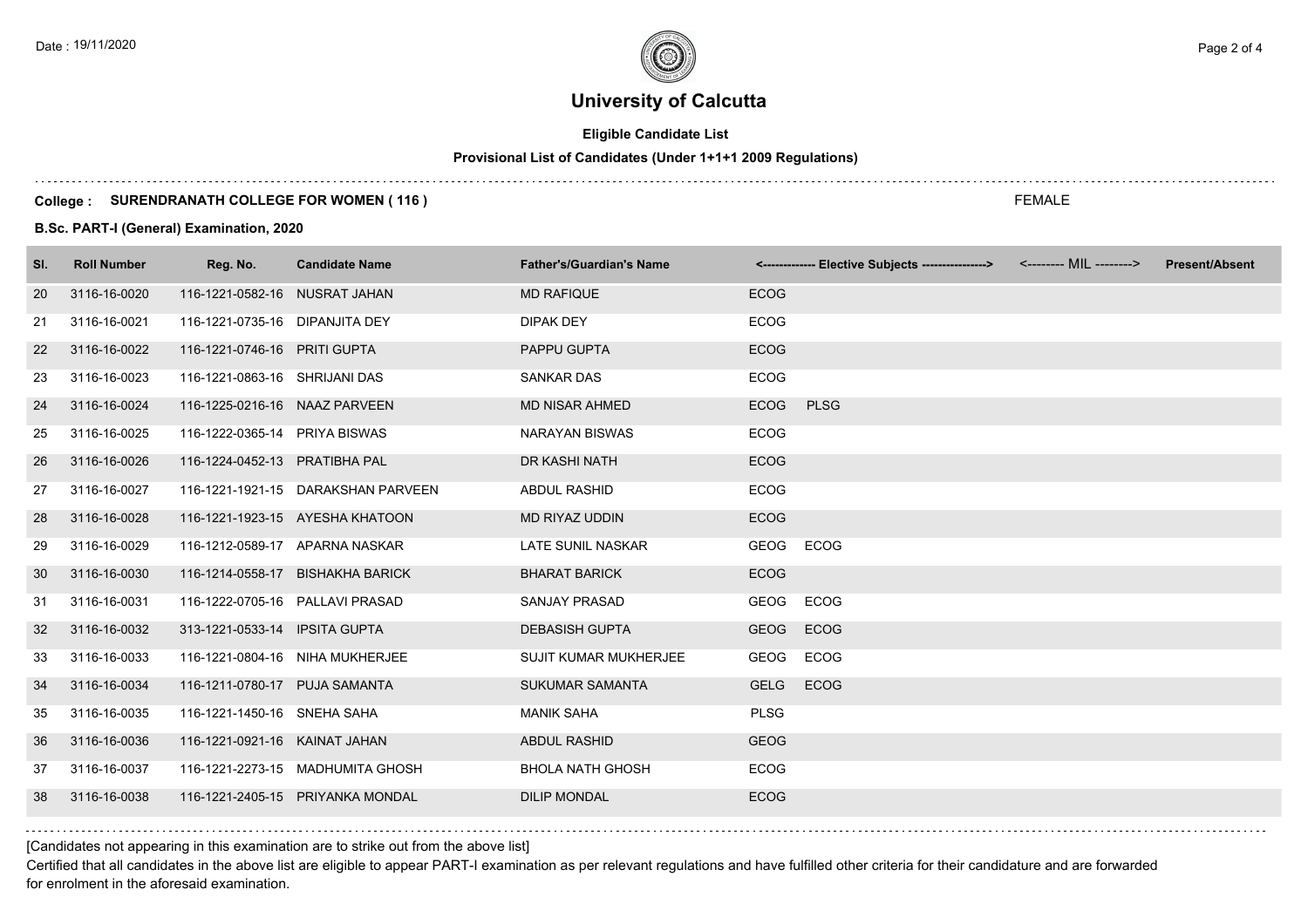# **Eligible Candidate List**

# **Provisional List of Candidates (Under 1+1+1 2009 Regulations)**

### **College : SURENDRANATH COLLEGE FOR WOMEN ( 116 )**

**B.Sc. PART-I (General) Examination, 2020**

| SI. | <b>Roll Number</b> | Reg. No.                       | <b>Candidate Name</b>                  | <b>Father's/Guardian's Name</b> |             | <------------- Elective Subjects ---------------> <-------- MIL --------> |             |             | <b>Present/Absent</b> |
|-----|--------------------|--------------------------------|----------------------------------------|---------------------------------|-------------|---------------------------------------------------------------------------|-------------|-------------|-----------------------|
| 39  | 3116-16-0039       |                                | 116-1221-0379-14 RIM BHATTACHARJEE     | ASHOKE BHATTACHARJEE            | <b>ECOG</b> |                                                                           |             |             |                       |
| 40  | 3116-16-0040       |                                | 036-1223-0049-14 ZOTHANSANGI VANGCHHIA | V LALCHUNGNUNGA                 | <b>GEOG</b> | <b>ECOG</b>                                                               |             |             |                       |
| 41  | 3116-16-0041       |                                | 116-1221-1951-15 ANNYASHA GHOSH        | NARAYAN CHANDRA GHOSH           | <b>ECOG</b> | <b>PLSG</b>                                                               |             |             |                       |
| 42  | 3116-16-0042       |                                | 116-1221-1001-14 SUSMITA CHANDRA       | <b>KALIPADA CHANDRA</b>         | <b>ECOG</b> | <b>GEOG</b>                                                               | <b>BNGM</b> | <b>ENGC</b> |                       |
| 43  | 3116-16-0043       | 116-1221-0915-14 PIYALI DUTTA  |                                        | <b>GOBINDA DUTTA</b>            | ECOG        | <b>HISG</b>                                                               |             |             |                       |
| 44  | 3116-16-0044       |                                | 116-1221-0381-14 RAJASHREE PODDAR      | SUBAL CHANDRA PODDAR            | <b>GEOG</b> | <b>PLSG</b>                                                               |             |             |                       |
| 45  | 3116-16-0045       |                                | 116-1221-0281-14 SUCHOLITA MAJUMDER    | <b>SUBIR MAJUMDER</b>           | <b>PLSG</b> |                                                                           |             |             |                       |
| 46  | 3116-16-0046       |                                | 116-1221-0330-14 RESHMI PODDER         | <b>RATAM PODDER</b>             | GEOG        | <b>PLSG</b>                                                               |             |             |                       |
| 47  | 3116-16-0047       | 116-1222-0310-14 PURBA MALLICK |                                        | PRASANTA MALLICK                | <b>PLSG</b> | <b>ECOG</b>                                                               |             |             |                       |
| 48  | 3116-16-0048       | 116-1222-0372-14 RINKY BAR     |                                        | <b>DILIP BAR</b>                | <b>PLSG</b> |                                                                           |             |             |                       |
| 49  | 3116-16-0049       |                                | 116-1221-0249-13 PALANJANA PAUL        | <b>NABA KUMAR PAUL</b>          | <b>GEOG</b> | <b>ECOG</b>                                                               |             |             |                       |
| 50  | 3116-16-0050       |                                | 116-1221-0278-13 ADITI CHAKRABORTY     | SHIB CHAKRABORTY                | <b>ECOG</b> |                                                                           |             |             |                       |
| 51  | 3116-16-0051       |                                | 116-1221-0458-13 SHAHISTA RAHMAN       | <b>SK MOTIUR RAHMAN</b>         | <b>GEOG</b> |                                                                           |             |             |                       |
| 52  | 3116-16-0052       | 116-1221-0346-14 ANKITA NAG    |                                        | <b>TAPAN NAG</b>                | <b>PLSG</b> |                                                                           |             |             |                       |
| 53  | 3116-16-0053       | 116-1221-0347-14 ARPITA GHOSH  |                                        | <b>TAPAN GHOSH</b>              | <b>PLSG</b> |                                                                           |             |             |                       |
| 54  | 3116-16-0054       | 116-1222-0371-14 SWATI NASKAR  |                                        | <b>MONORANJAN NASKAR</b>        | GEOG        | <b>ECOG</b>                                                               |             |             |                       |
| 55  | 3116-16-0055       | 116-1223-0392-14 JYOTI SHAW    |                                        | <b>RAJENDRA SHAW</b>            | GEOG        | <b>PLSG</b>                                                               |             |             |                       |
| 56  | 3116-16-0056       |                                | 116-1221-0304-14 ANUSUA CHATTERJEE     | SANTANU CHATTERJEE              | <b>PLSG</b> |                                                                           |             |             |                       |
| 57  | 3116-16-0057       | 116-1221-0323-14 SOMANKA SUR   |                                        | <b>LATE KRISHNENDU SUR</b>      | <b>PLSG</b> | <b>ECOG</b>                                                               |             |             |                       |

### [Candidates not appearing in this examination are to strike out from the above list]

Certified that all candidates in the above list are eligible to appear PART-I examination as per relevant regulations and have fulfilled other criteria for their candidature and are forwarded for enrolment in the aforesaid examination.

FEMALE